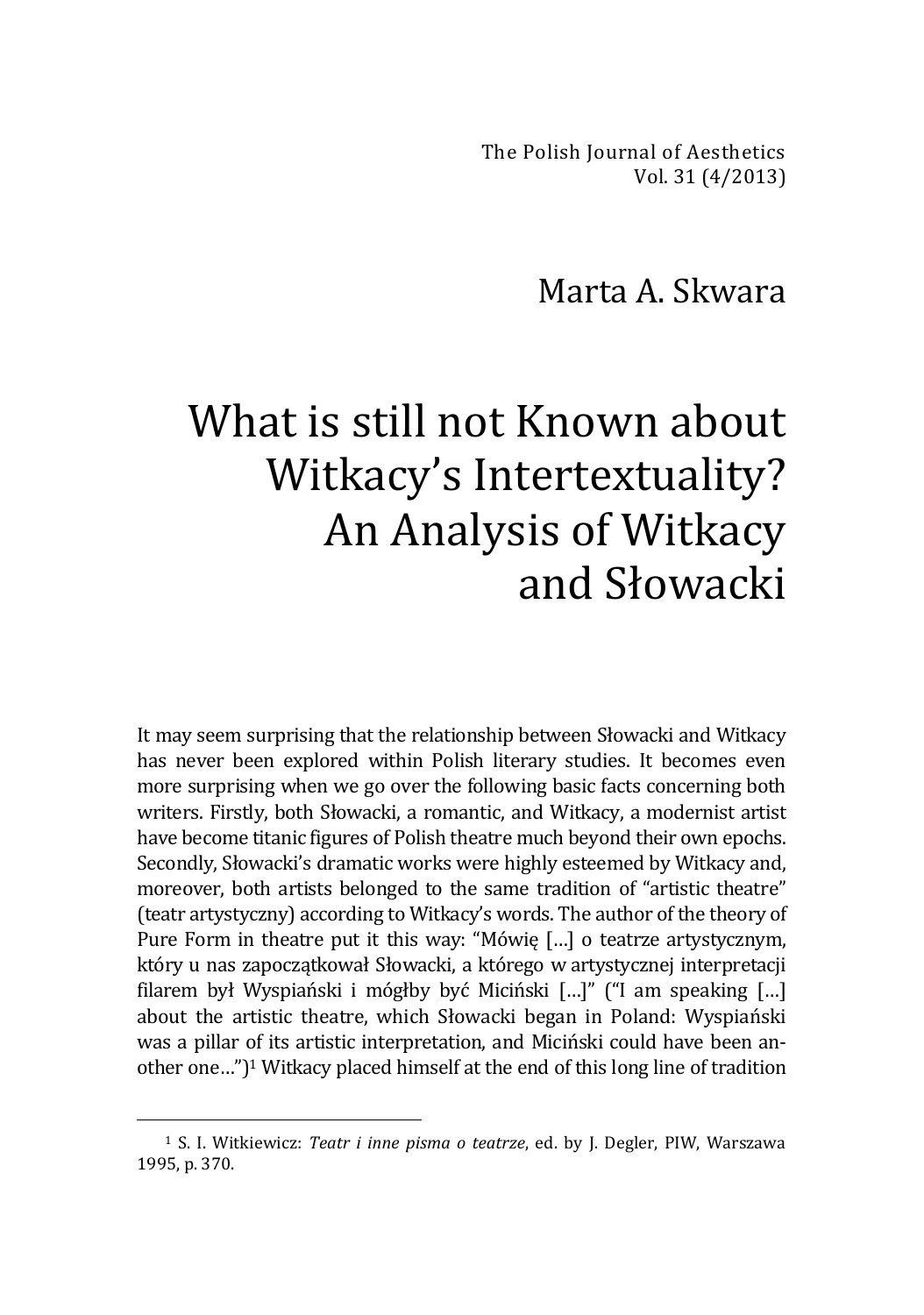being, in his own opinion, one of the Polish theatre artists who explored the idea of theatre as a means of experiencing the Mystery of Existence (przeżywanie Tajemnicy Istnienia).

\_\_\_\_\_\_\_\_\_\_\_\_\_\_\_\_\_\_\_\_\_\_\_\_\_\_\_\_\_\_\_\_\_\_\_\_\_\_\_\_\_\_\_\_\_\_\_\_\_\_\_\_\_\_\_\_\_\_\_\_\_\_\_\_\_\_\_\_\_\_\_\_\_\_\_\_\_\_\_\_\_\_\_\_\_\_\_\_\_\_\_\_\_\_\_\_\_\_

However what exact role Słowacki played in this tradition has to be reconstructed. Witkacy did not devote any text to Słowacki's theatrical achievements, contrary to his explicit appreciation of Wyspiański's theatre.<sup>2</sup> Still there are various remarks on Słowacki in Witkacy's essays on the aesthetics of theatre which can shed some light on the issue. Contrary to the rich intertextuality connecting his plays – especially *Nowe Wyzwolenie* (*The New Deliverance*, 1920) and *Szewcy* (*Shoemakers*, 1927–1934) – with Wyspiański's works there are very few explicit intertextual devices (such as quotations, paraphrases or direct metatextual allusions) employed by Witkacy in relation to Słowacki's works. It is no wonder that it was Wyspiański who has attracted the attention of Witkacy scholars. In an excellent and still standard monograph on Witkacy published by Daniel Gerould in 1981, Słowacki is not even mentioned while Wyspiański is not only mentioned many times in the context of Witkacy, but also his dramas, especially *Wyzwolenie* (*The Deliverance*), are analyzed as subjects of Witkacy's intertextual plays.<sup>3</sup> In another, more recent, monograph by Jan Błoński, Słowacki appears incidentally and still much less frequently than Wyspiański. Once, Słowacki even seems to appear simply by mistake.<sup>4</sup> Yet it is Błoński's recognition which places Słowacki's artistic world in the context of Witkacy's theatre, even though it is mostly in the form of perceptive hints.<sup>5</sup> If we were to make an attempt to search for the presence of Słowacki in the most recent Polish publication on Witkacy (i.e. in a rich chapter devoted to Witkacy in Michał P. Markowski's book) we would find only a single reference. Namely, a remark on the sense of boredom felt by Słowacki in Paris in the 1830s. with regard to Witkacy's sense of spleen.<sup>6</sup>

The above examples might convince us that there is little to explore. Moreover, modern Polish and non-Polish readers may well be convinced that there is no connection between Słowacki and Witkacy at all. Not only does some distinctive line of tradition seem to get lost in this way, but also

<sup>2</sup> Ibidem, p. 361–367.

<sup>3</sup> D. Gerould: *Stanisław Ignacy Witkiewicz as an Imaginative Writer*, University of London Press, Seattle and London 1981, p. 109–110.

<sup>4</sup> J. Błoński: *Witkacy. Sztukmistrz, filozof, estetyk*, Wydawnictwo Literackie, Kraków 2000, p. 184.

<sup>5</sup> Ibidem, p. 144.

<sup>6</sup> M. P. Markowski: *Polska literatura nowoczesna. Leśmian, Schulz, Witkacy*, Universitas, Kraków 2007, p. 299.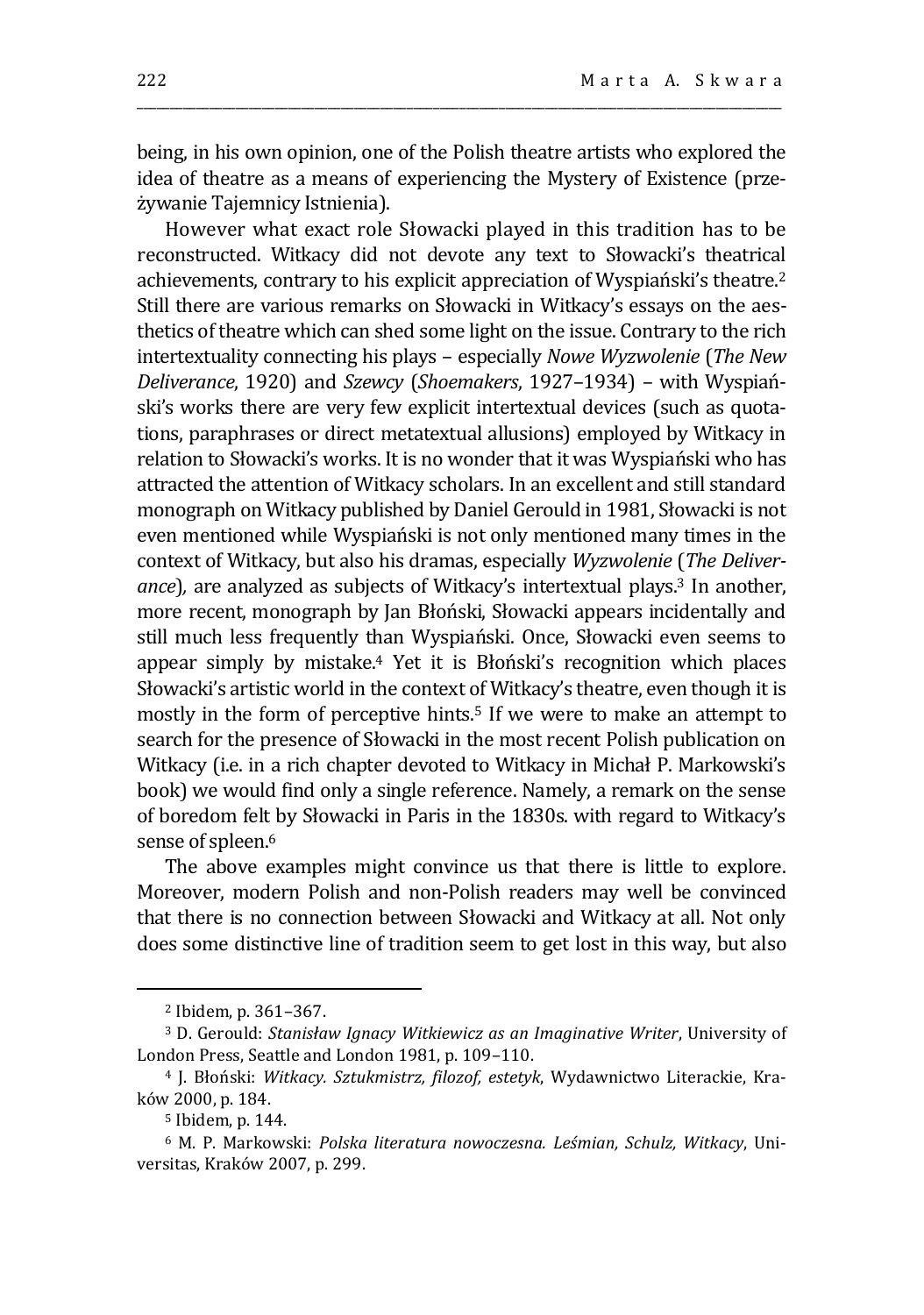simple awareness of the fact that the world famous Witkacy7 whose plays regularly appear both on world and Polish stages, has something in common with the hermetic Słowacki, a mystic Polish artist from the past, whose highly complicated symbolic dramas are hardly ever staged in the world. The whole heritage of Polish theatre tradition is misunderstood in this way, together with the manner in which we perceive Polish romantic literature as such and its importance for modernity and "postmodernity." I should claim that it was Witkacy, perhaps as one of the first theoreticians and practitioners of the theatre, who put Słowacki's dramas in a unique perspective, beyond national tradition yet not outside it. Thus I would like to touch upon two basic matters here: how the importance of Słowacki for Witkacy can be explored and how Witkacy's connections with Słowacki shed light onto the meaning of both Słowacki's and Witkacy's heritage today.

\_\_\_\_\_\_\_\_\_\_\_\_\_\_\_\_\_\_\_\_\_\_\_\_\_\_\_\_\_\_\_\_\_\_\_\_\_\_\_\_\_\_\_\_\_\_\_\_\_\_\_\_\_\_\_\_\_\_\_\_\_\_\_\_\_\_\_\_\_\_\_\_\_\_\_\_\_\_\_\_\_\_\_\_\_\_\_\_\_\_\_\_\_\_\_\_\_\_

Let me start at the very beginning with the role Słowacki may have played in Witkacy's education. Since this was not a formal education, not counting the external exams that Witkacy took at Habsburg gymnasiums where Słowacki's works were not on reading lists, home education was especially important. Some unique evidence of Witkacy's upbringing survived, the letters which his father, himself an artist, would write to his son in the years 1903–1913. The presence of Słowacki in the correspondence is quite characteristic and typical of the role which Stanisław Witkiewicz played in the life of his son. First of all Słowacki, together with other romantic Polish writers, creates the language of the correspondence to some extent since his texts are paraphrased and quoted. Moral values derived from the quotations are the most visible modes of referring to Słowacki by Witkacy's father. Sometimes, quite characteristically, his interpretation concerns the value of  $art<sup>8</sup>$  It is also worth mentioning in these preparatory remarks that some particular stage performances were evoked in the letters, especially in the context of Helena Modrzejewska, Witkacy's godmother, who used to star in Słowacki's dramas.<sup>9</sup> Considering that theatre was a way of experiencing the world both for father and son, one can assume that Słowacki's art must have been in the very centre of that experience.

<sup>7</sup> Thanks to translations into English by Daniel Gerould and others and thanks to connections with the theatre of absurd pointed out by Martin Esslin, Witkacy made his impact on the world stage.

<sup>8</sup> S. Witkiewicz: *Listy do syna*, ed. by B. Wojnowska, A. Micińska, Państwowy Instytut Wydawniczy, Warszawa 1969, p. 221. (When it is not specified otherwise, translations are mine.)

<sup>9</sup> Ibidem, p. 83.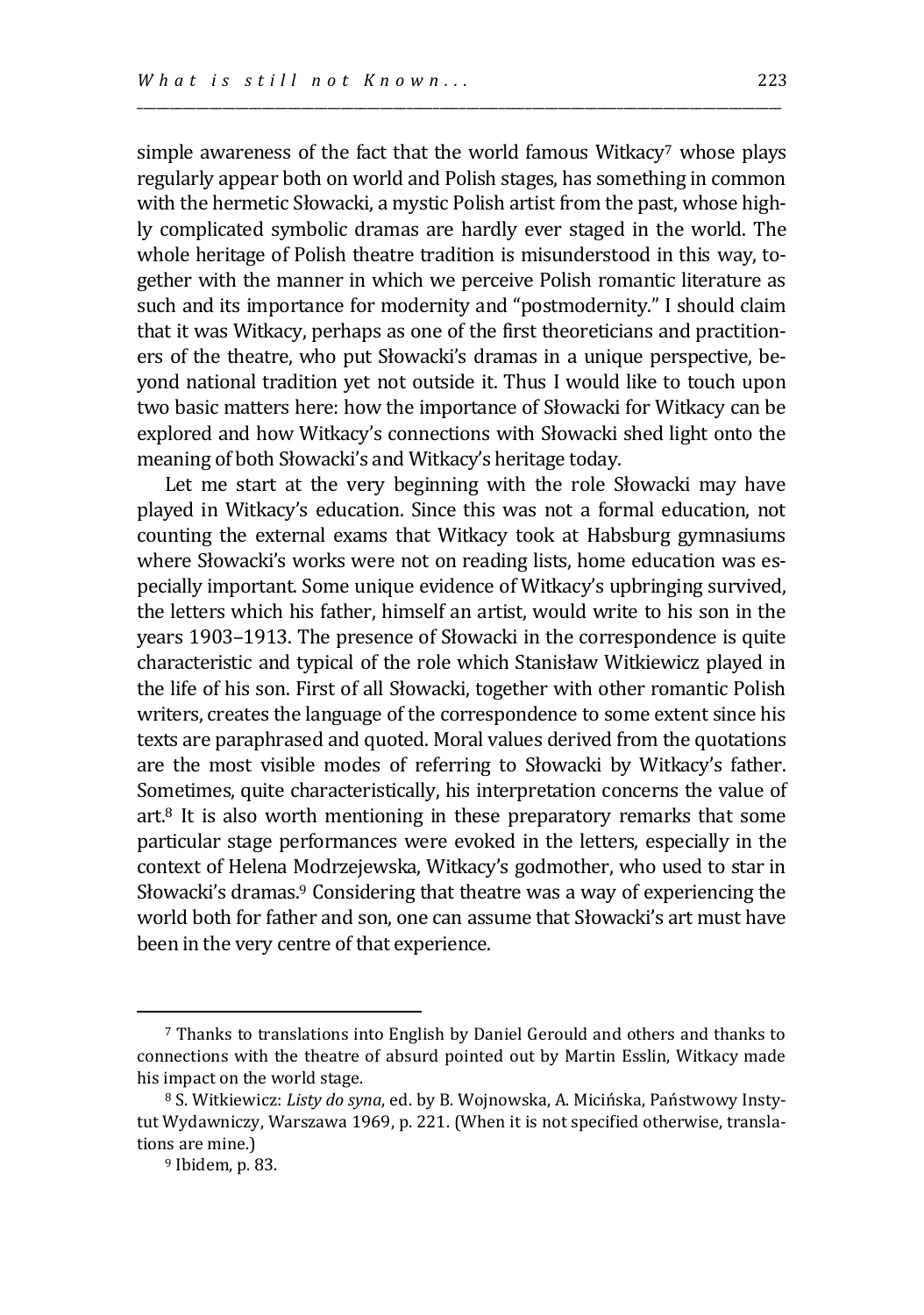If we proceed now to the opinions voiced by Witkacy himself, as a mature artist and theoretician, we can find many remarks about Słowacki which circle around the same notion: Słowacki is always referred to as the creator of the "artistic theatre," a theatre in which the representation of reality is the least important factor. In the main theoretical work on theatre published by Witkacy in 1923 (*Teatr*) Słowacki is described as one of "the great masters of the stage" whose works possess pure formal values to the highest degree (czysto formalne wartości w najwyższym stopniu) <sup>10</sup> similarly to the work of Shakespeare. Słowacki's theatre – together with that of Shakespeare and Wyspiański – is often seen as an example of an excellent formal construction which enables the audience to experience the strangeness of existence in the theatre.<sup>11</sup> We are also told that the work of Słowacki (and of Wyspiański, the two artists are always mentioned in chronological order) is an example of Pure Form created without any particular life deformations: "dzieła Słowackiego lub Wyspiańskiego uznaję za Czystą Formę osiągniętą bez daleko idących deformacji życiowych" ("I regard works by Słowacki or Wyspiański as Pure Form achieved without far-fetched life deformations"). 12 Yet, according to Witkacy, both artists of the past: Słowacki and Wyspiański (as with Shakespeare and Molier) achieved pure formal values in their theatre works only to some limited extent. Having appreciated their achievements, Witkacy saw himself as the artist who must go beyond anything they had ever done.

\_\_\_\_\_\_\_\_\_\_\_\_\_\_\_\_\_\_\_\_\_\_\_\_\_\_\_\_\_\_\_\_\_\_\_\_\_\_\_\_\_\_\_\_\_\_\_\_\_\_\_\_\_\_\_\_\_\_\_\_\_\_\_\_\_\_\_\_\_\_\_\_\_\_\_\_\_\_\_\_\_\_\_\_\_\_\_\_\_\_\_\_\_\_\_\_\_\_

Some elementary assumptions on which Witkacy based his idea of theatre should be recollected here, since without them Witkacy's remarks on Słowacki, as general as they were, would seem too vague. First of all, it was essential for Witkacy to see theatre as a complex art which originally stemmed from religious ritual. Formerly, in ancient Greece, the essence of the performance was linked with a myth so that a performance could easily evoke "metaphysical feelings" (uczucia metafizyczne). Because religion and art have long since become separate and do not coexist in such a symbiosis any more, theatre artists have to seek their own ways of evoking "metaphysical feelings." According to Witkacy, the aim of any theatre has never been a simple representation of life, and nothing is more wrong than a realistic or naturalistic performance. It does not mean that theatre is a place for nonsense, which Witkacy would emphasize in many different ways,<sup>13</sup> but it is not a place for "life veracity" either. What is fundamental both for Witkacy's

<sup>10</sup> S. I. Witkiewicz: *Teatr i inne pisma o teatrze*, op. cit., p. 93.

<sup>11</sup> Ibidem, p. 154–155.

<sup>12</sup> Ibidem, p. 194–195.

<sup>13</sup> Ibidem, p. 36, 39, 46.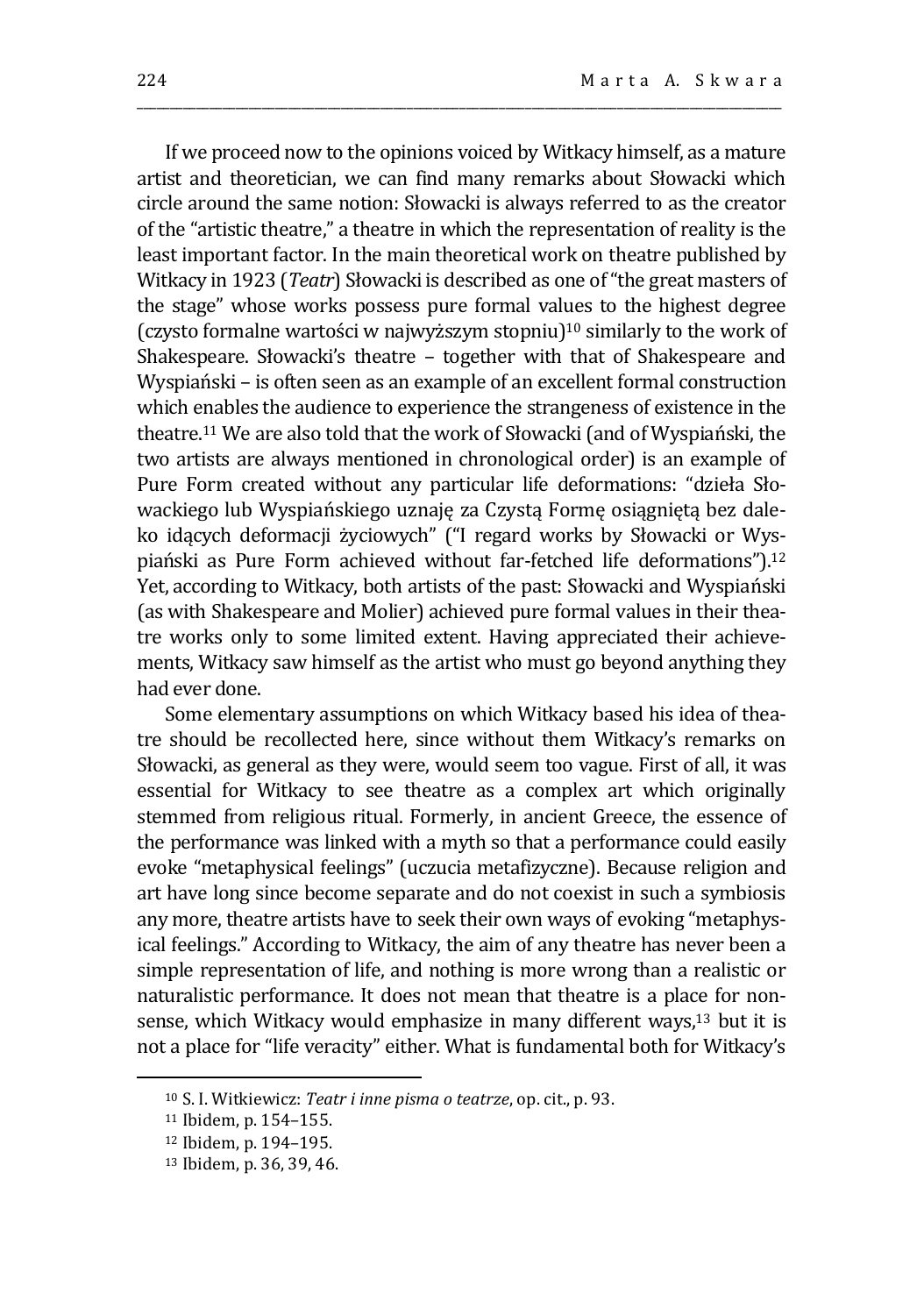theory and practice is the deep conviction concerning the artists' freedom of creation: there should be no limit to artistic imagination. However, such freedom of creation should not lead to chaos but to artistic unity, to the inner, pure construction – Pure Form (Czysta Forma). The most strongly emphasized need of modern theatre was "fantastic psychology" of characters, which was the sole way of relieving the theatre of the burden of reality and logic of life. Only the logic of fantastic characters and their actions can create "the stage form of becoming" (sceniczna forma stawania się).<sup>14</sup> In theatre, Witkacy claims, we want to be in an absolutely different world.<sup>15</sup> Having left it, we should feel like we have awoken from a strange dream, in which even the simplest things were marked by some bizarre, inscrutable charm characteristic of night dreams that cannot be compared to anything else.<sup>16</sup> In such a performance, a special role is ascribed to poetry or artistic prose, since the language of the performance is an essential factor of "the stage form of becoming" and should coincide with the actions of characters. The unity of action, language, visual effects and music aims to create absolute beauty and absolute truth of a strange-as-a-dream theatre in which one is able to experience The Eternal Mystery of Existence (Wieczna Tajemnica Istnienia).<sup>17</sup> Formal beauty is relative though. There are no objective criteria to measure it as "life usefulness" (użyteczność życiowa) does not apply to it. Yet the beauty of performance can be felt by the audience. Thus the only measure of the value of theatre is such an artistic creation that enables the audience to enter the world of fantasy and to experience the Mystery, even though Pure Form is never fully achieved being an unattainable artistic ideal.<sup>18</sup> In light of such views, it does not seem accidental that Słowacki with his admirable scenic imagination, poetic language and, as Calude Backvis put it "amazing literary cocktails"<sup>19</sup> appears to be the first Polish Pure Form artist.

\_\_\_\_\_\_\_\_\_\_\_\_\_\_\_\_\_\_\_\_\_\_\_\_\_\_\_\_\_\_\_\_\_\_\_\_\_\_\_\_\_\_\_\_\_\_\_\_\_\_\_\_\_\_\_\_\_\_\_\_\_\_\_\_\_\_\_\_\_\_\_\_\_\_\_\_\_\_\_\_\_\_\_\_\_\_\_\_\_\_\_\_\_\_\_\_\_\_

However, when we read or watch Witkacy's plays they seem anything but Słowacki-like dramas. Direct allusions to Słowacki can even enforce such an impression. *Jan Maciej Karol Wścieklica* (*John Matthew Charles the Furious*), the title character of a "three-act drama without corpses" completed in 1922, wishes that he could talk like Słowacki, or at least like Słonimski but he can only "throw up every word in disgust, as if they were pieces of undi-

<sup>14</sup> Ibidem, p. 39.

<sup>15</sup> Ibidem, p. 40.

<sup>16</sup> Ibidem.

<sup>17</sup> Ibidem, p. 76.

<sup>18</sup> Ibidem, p. 127–128.

<sup>19</sup> Quoted in Cz. Miłosz: *The History of Polish Literature*, The Macmillan Company, London 1969, p. 233.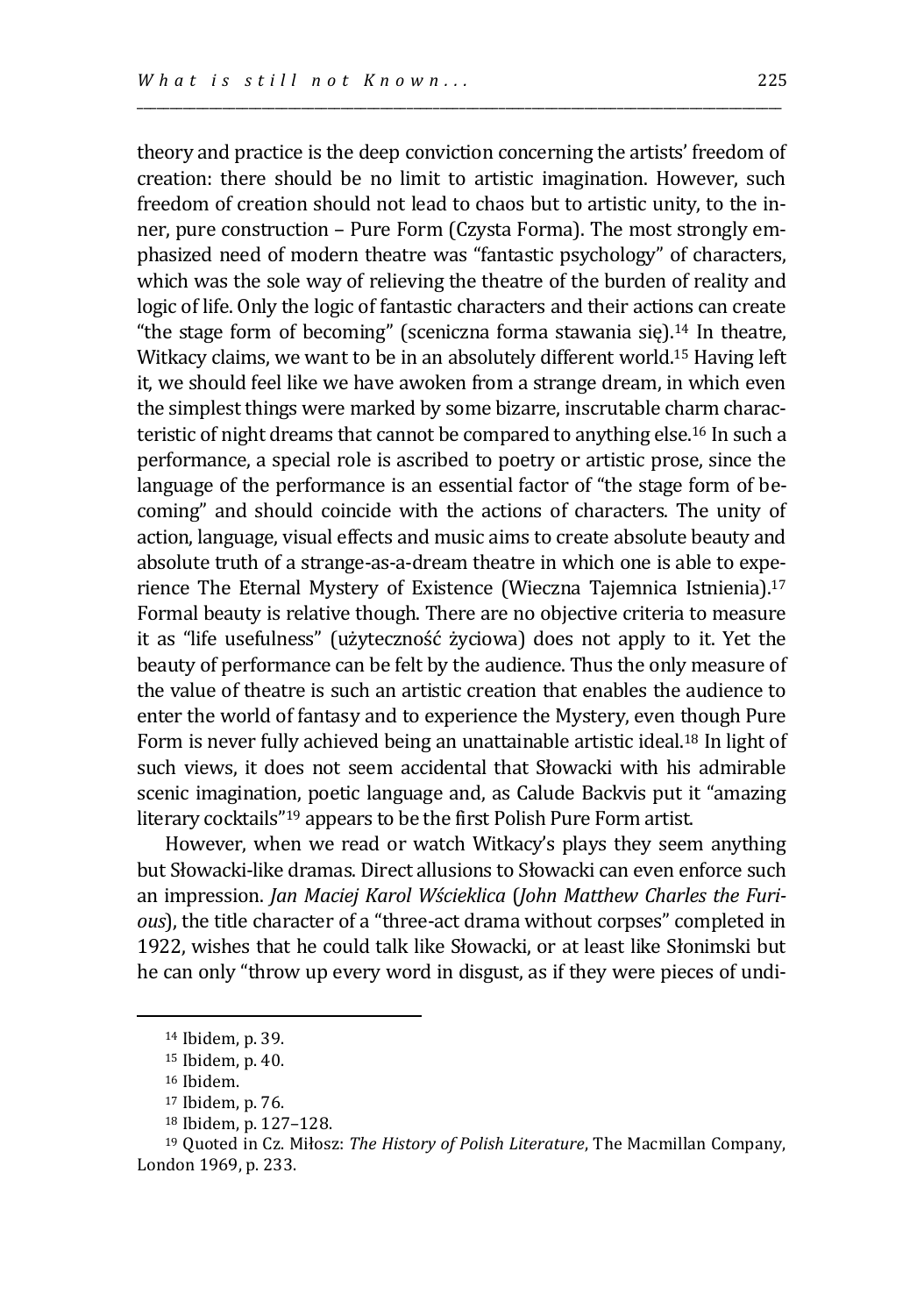gested rutabaga" ("Teraz chciałbym mówić jak Słowacki, albo niechby choć jak Słonimski, a wyrzyguję każde słowo ze wstrętem, jak kawałki nie strawionej brukwi"). <sup>20</sup> Nevertheless, this remark has more serious consequences for the whole drama than it may seem. To my mind, particular elements evoke Słowacki's world, namely one of his best known dramatic works *Kordian* (*Kordian*) (1833), usually placed among our "national" dramas*.*  Czesław Miłosz believed that *Kordian* "exemplifies that type of Romantic drama which is most specifically Polish, dealing as it does with history in the making." <sup>21</sup> Moreover, it could be added that this Polish Romantic drama also deals with the hero and with his role "in the making of society."

\_\_\_\_\_\_\_\_\_\_\_\_\_\_\_\_\_\_\_\_\_\_\_\_\_\_\_\_\_\_\_\_\_\_\_\_\_\_\_\_\_\_\_\_\_\_\_\_\_\_\_\_\_\_\_\_\_\_\_\_\_\_\_\_\_\_\_\_\_\_\_\_\_\_\_\_\_\_\_\_\_\_\_\_\_\_\_\_\_\_\_\_\_\_\_\_\_\_

When we see the character of Kordian on the stage for the first time, he relates the story of his life underneath a big linden tree (*lipa*) in front of a country house. Wścieklica is also put under a linden tree at the beginning of the first act of Witkacy's play. The scene was often connected with the famous symbol of the linden tree that was established by Jan Kochanowski in Renaissance Polish poetry, and interpreted simply as a parody of a traditional peaceful manor estate atmosphere.<sup>22</sup> I would insist that it is important to connect the symbol with Słowacki's drama, as it may be the first meaningful indication of Witkacy's intertextual plays. Both heroes – an adult (Wscieklica is 39), and a youth (Kordian is 15) – begin their monologues underneath a traditional Polish tree with reflections on their useless and broken lives. They both complain about lack of will:

Kordian: Jam bezsilny! (I am helpless!)<sup>23</sup> Wścieklica: Ja swej woli ni mam. (I have no will)<sup>24</sup>

## And they both come to helpless conclusions:

Kordian: Nie wyjdę z tego… Mogłem być czymś… będę niczym… (I won't come out of this…I could have been something… I will be nothing…) 25

Wścieklica: Jestem tu jak lalka gumowa, z której wypuszczono powietrze... (I am like a rubber doll from which the air was let out…) 26

<sup>20</sup> S. I. Witkiewicz: *Dramaty*, vol. III, ed. by J. Degler, PIW, Warszawa 2004, p. 13.

<sup>21</sup> Cz. Miłosz: *The History of Polish Literature*, op. cit., p. 234.

<sup>22</sup> J. Błoński: *Witkacy. Sztukmistrz, filozof, estetyk*, op. cit., p. 316.

<sup>23</sup> J. Słowacki: *Kordian*, [in:] idem: *Dramaty,* vol. III, ed. by E. Sawrymowicz, Zakład Narodowy Imienia Ossolińskich, Wrocław 1987, p. 113.

<sup>24</sup> S. I. Witkiewicz: *Dramaty*, vol. III, op. cit., p. 12.

<sup>25</sup> J. Słowacki: *Kordian*, op. cit., p. 114.

<sup>26</sup> S. I. Witkiewicz: *Dramaty*, vol. III, op. cit., p. 17.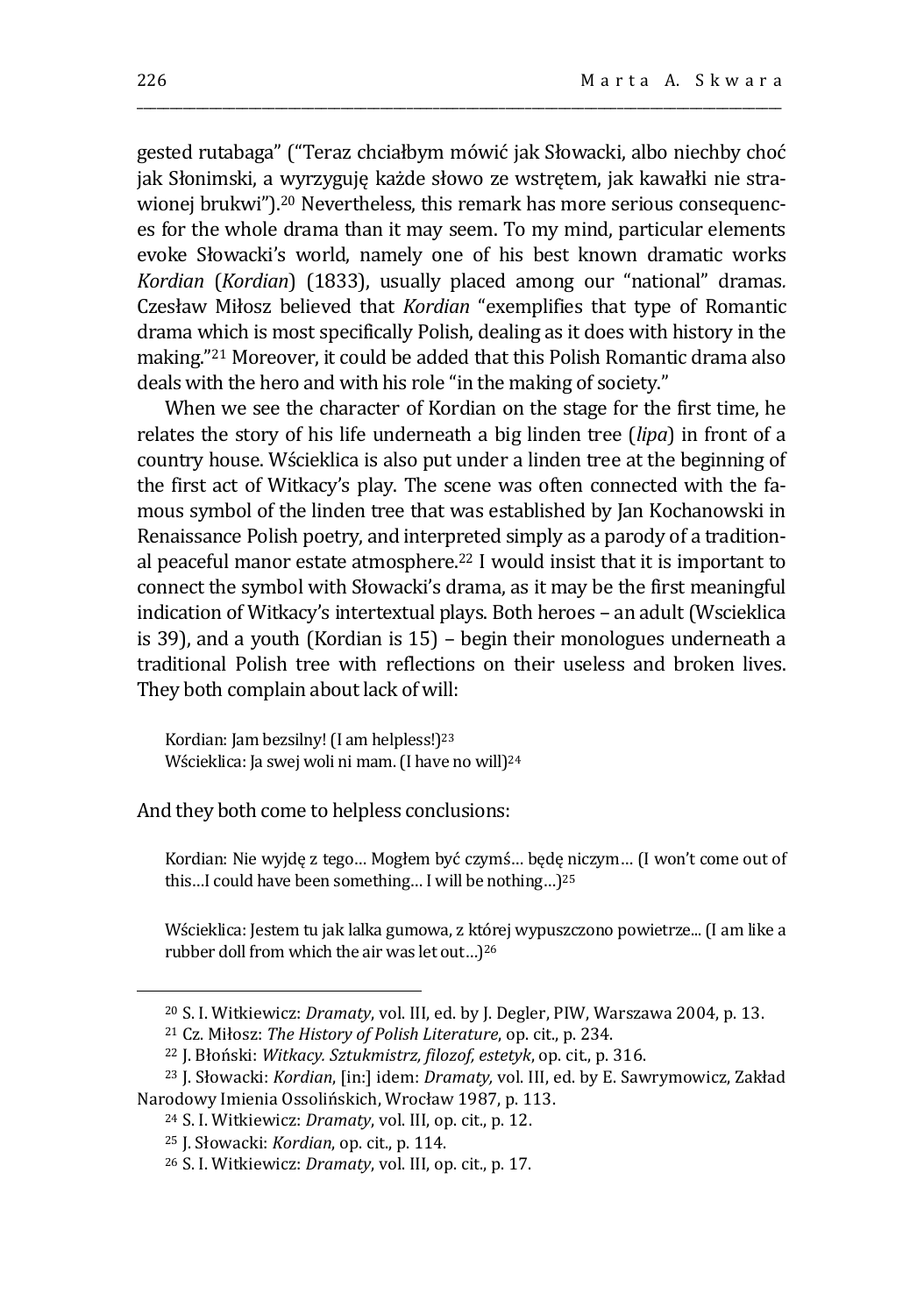The difference lies not only in the tone of their monologues – while Wścieklica says: "Popsuło mi się we łbie" ("I've lost my mind"), Kordian declares: "Otom ja sam jak drzewo zwarzone od kiści, / sto we mnie żądz, sto uczuć, sto uwiędłych liści" ("Here I am alone as a tree deteriorated to the roots, a hundred cravings in me, a hundred feelings, a hundred withered leaves") **–** but also in their situations, ironically inverted. The young hero begins his adult life (while there is autumn outside), the adult hero ends his life-career (while there is spring outside). It does not seem to be just a matter of chance that Wścieklica used to pasture pigs till he was 15 ("do piętnastego roku życia gonił za świniami po polach") <sup>27</sup> and points to that age as the turning point in his life, while Kordian is 15 when Słowacki's drama begins. Both heroes search for great ideals, Kordian tries to find the answer to a question somehow resembling the famous Hamletian dilemma: "żyć? alboli nie żyć?" ("to live or not to live?")<sup>28</sup> Wścieklica has to find an answer to a more pragmatic question: to be or not to be… the president of the republic. They both find themselves on a symbolic "pass of life" (przełęcz życia), and the expression denotes commonplace repertoire of both artists. Witkacy alludes to a romantic monologue based on a passage taken from Shakespaeare's *King Lear,* a text read by Kordian on a white cliff in Dover; this reading ends with Kordian's gesture of resignation in confrontation with reality. Wścieklica's monologue, mimetically follows the romantic language but paradoxically ends with a declaration of action, which proves to be a fake one in the end.

Kordian: …Zakręci się w głowie, / Gdy rzucisz wzrok w przepaści ubiegłe spod nogi… / […] O! nie patrzę dłużej, / Bo myśl skręcona głową w otchłań mnie zanurzy… (You'll feel dizzy / when looking down into the precipice running out from below your feet / [...] Oh! I don't look anymore / as my thoughts twisted with head push me into the abyss…) 29

Wścieklica: Ale dziś stoję na przełęczy życia i to jest to, co lubię tak bardzo: nieodgadniona przyszłość piętrzy się przede mną, jak tajemnicza forteca, którą muszę zdobyć. (But today I stand on the pass of life and this is what I like so much: the inscrutable future piles up in front of me as a mysterious fortress which I must conquer.) 30

<sup>27</sup> Ibidem, p. 14.

<sup>28</sup> J. Słowacki: *Kordian*, op. cit., p. 113.

<sup>29</sup> Ibidem, p. 124–125.

<sup>30</sup> S. I. Witkiewicz: *Dramaty*, vol. III, op. cit., p. 29.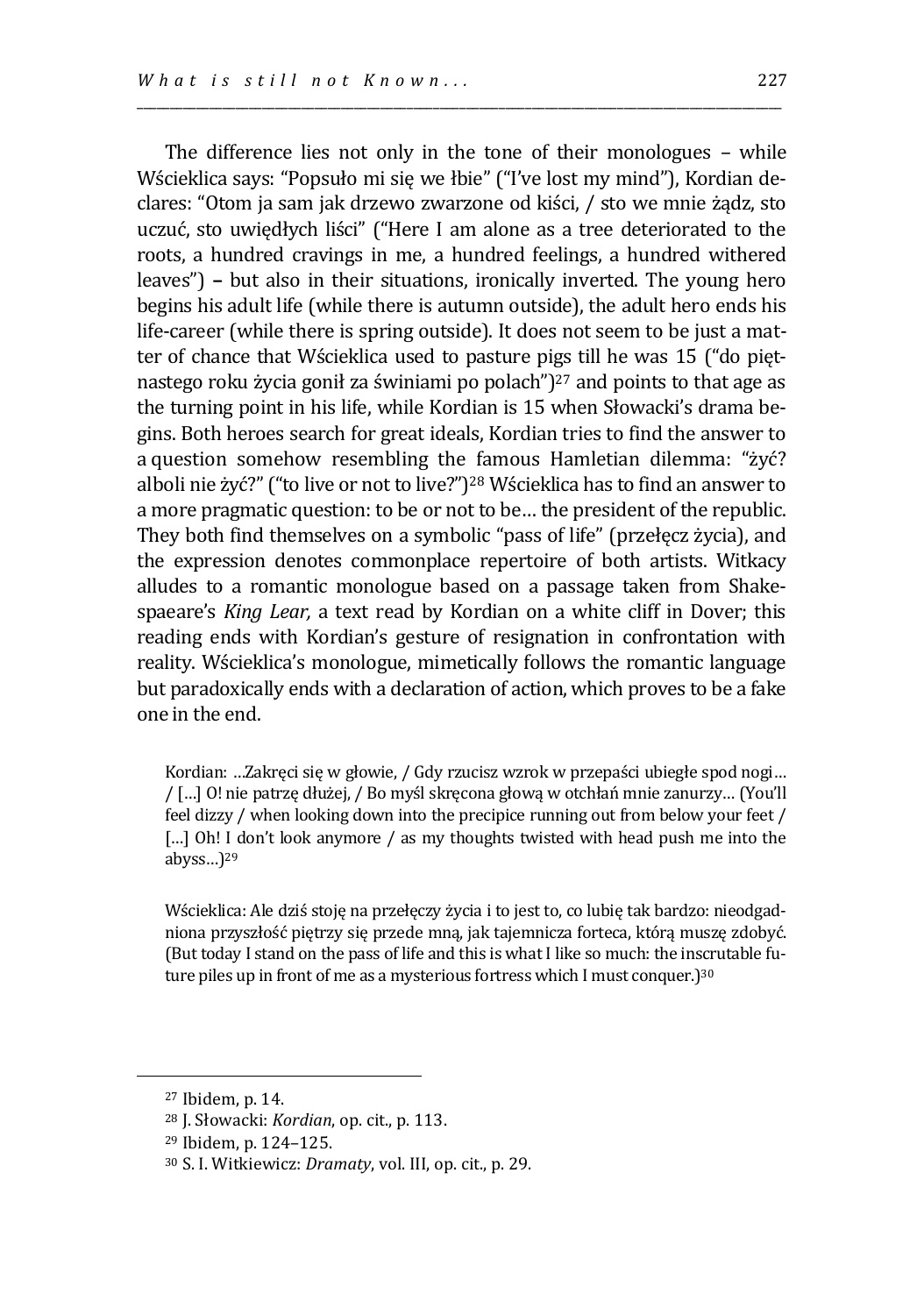In another scene Witkacy's character wants to reconcile himself with God and write a testament which is meant to be a confession by "the most contradictory spirit which has ever existed in the world" to future generations. Yet he cannot produce a word. Since Wścieklica's testament may be interpreted as an allusion to Słowacki's famous poem *Testament Mój* both romantic language and poetic rituals are put into an ironic context. Wścieklica's visit to a cloister and his temporary joining of an order enforce the impression of the evocation of widely recognized romantic rites. The role of two women in each hero's biography might be pointed out as one more allusive device. Laura, the object of Kordian's romantic love is transformed into Rozalia, Wścieklica's wife. Both female characters cannot understand the heroes' inner suffering and they manifest their lack of understanding in much the same way, though in a different tone.

\_\_\_\_\_\_\_\_\_\_\_\_\_\_\_\_\_\_\_\_\_\_\_\_\_\_\_\_\_\_\_\_\_\_\_\_\_\_\_\_\_\_\_\_\_\_\_\_\_\_\_\_\_\_\_\_\_\_\_\_\_\_\_\_\_\_\_\_\_\_\_\_\_\_\_\_\_\_\_\_\_\_\_\_\_\_\_\_\_\_\_\_\_\_\_\_\_\_

Laura to Kordian: Źle, jeśli się pan będzie marzeniem zapalał. (It will be bad, if you fire up with a dream, Sir.)<sup>31</sup>

Rozalia to Wścieklica: Ty chyba masz goraczkę. (You must have a fever.)<sup>32</sup>

The second pair of women: Wioletta and Wanda represent carnal love in each text respectively. In view of the fact that the first pair of lovers (Kordian – Wioletta) are supposed to be Romantic and the second (Wścieklica – Wanda) just grotesque, one is struck to observe how similarly the lovers speak to each other:

Kordian: moja droga. Ty mię kochasz...(my dear. You love me…) Wioletta: Nad życie! (More than life!)<sup>33</sup>

Wścieklica: Czy kochasz mnie? (Do you love me?) Wanda: Tak. Bardzo*…* (Yes, very much…)<sup>34</sup>

Evidently, the language of both scenes mimetically follows a hackneyed language of a romance and both heroines have their very own pragmatic aims: they endeavor to manipulate the hero in order to bring him down to earth. Yet it is not in the plot where we find the most striking and meaningful

<sup>31</sup> J. Słowacki: *Kordian*, op. cit., p. 119.

<sup>32</sup> S. I. Witkiewicz: *Dramaty*, vol. III, op. cit., p. 14.

<sup>33</sup> J. Słowacki: *Kordian*, op. cit., p. 126.

<sup>34</sup> S. I. Witkiewicz: *Dramaty*, vol. III, op. cit., p. 29.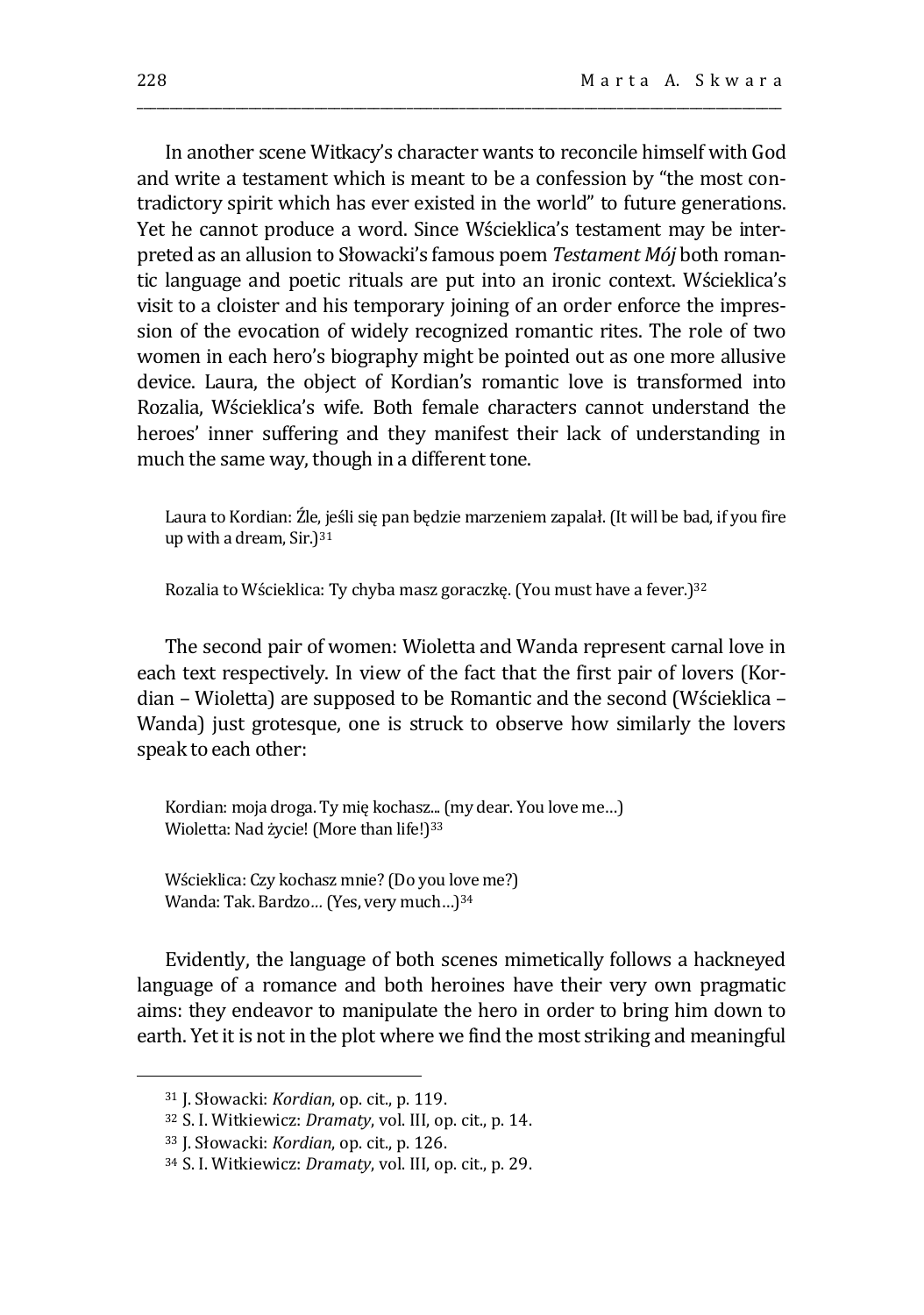intertextual plays but it is in the language which sometimes can be provocatively different in tone, but can become mimetically similar, and may even denote seemingly similar situations which nonetheless result in totally different denouements. Let us examine the most crucial example. Towards the end of the unproductive period of our heroes' lives, which was similarly filled with doubts and marked by the impossibility of commissioning any important undertaking, Słowacki's hero says: "w powietrza błękicie skąpałem się… i ożyłem…" ("I bathed in the blue of the sky'… and I came alive…") <sup>35</sup> Witkacy's hero seems to echo: "Płynę spokojnie na falach niewiadomego. Odpoczywam" ("I am calmly swimming on the waves of the unknown. I am resting.") <sup>36</sup> Their floating state leads to understanding and recognition of their faith, both heroes feel unbound and capable of achieving any imaginable great aim. Yet Kordian's famous utterance was changed significantly in Wikacy's play*.* While Słowacki's hero declares on the top of Mont Blanc: "Jam jest posąg człowieka na posągu świata" ("I am a statue of a man on a statue of the world"), <sup>37</sup> Wścieklica announces in his room: "Patrzę na siebie jak na obraz w muzeum" ("I look at myself like at a picture in a museum"). <sup>38</sup> The romantic monumental sublimation is replaced with the grotesque objectification. The titanic omnipotent romantic figure set in nature is turned into an object set in an artificial space: in a museum where art objects or just relicts of the past are kept.

\_\_\_\_\_\_\_\_\_\_\_\_\_\_\_\_\_\_\_\_\_\_\_\_\_\_\_\_\_\_\_\_\_\_\_\_\_\_\_\_\_\_\_\_\_\_\_\_\_\_\_\_\_\_\_\_\_\_\_\_\_\_\_\_\_\_\_\_\_\_\_\_\_\_\_\_\_\_\_\_\_\_\_\_\_\_\_\_\_\_\_\_\_\_\_\_\_\_

The irony lies in the fact that, contrary to romantic heroes, Witkacy's character is a life success. All Wścieklica's ambitions have been fulfilled and he has possessed power over the world which his romantic predecessor could not achieve. At the end of the play Wścieklica does become the President but paradoxically this makes him suffer since his "psychological core" is broken. His inability to renew heroic rites corresponds with the lost beauty of the play. Its "grotesque macabre style," described in the author's stage notes, culminates at the end in the roars of the crowds which enthusiastically greet "a flabby hero" (sflaczałego bohatera) who is literarily "dragged out of his house" by his political allies.<sup>39</sup> The scene can be interpreted as the last inverted allusion to the romantic hero who – as the Polish audience of all generations must remember due to school readings – was carried away by a cloud while crying out the name of his compatriots: *Polacy!!!* (*Poles!!!*)*.* The romantic hero goes up, the grotesque character goes down, Poles are the

<sup>35</sup> J. Słowacki: *Kordian*, op. cit., p. 133.

<sup>36</sup> S. I. Witkiewicz: *Dramaty*, vol. III, op. cit., p. 48.

<sup>37</sup> J. Słowacki: *Kordian*, op. cit., p. 132.

<sup>38</sup> S. I. Witkiewicz: *Dramaty*, vol. III, op. cit., p. 49.

<sup>39</sup> Ibidem, p. 59.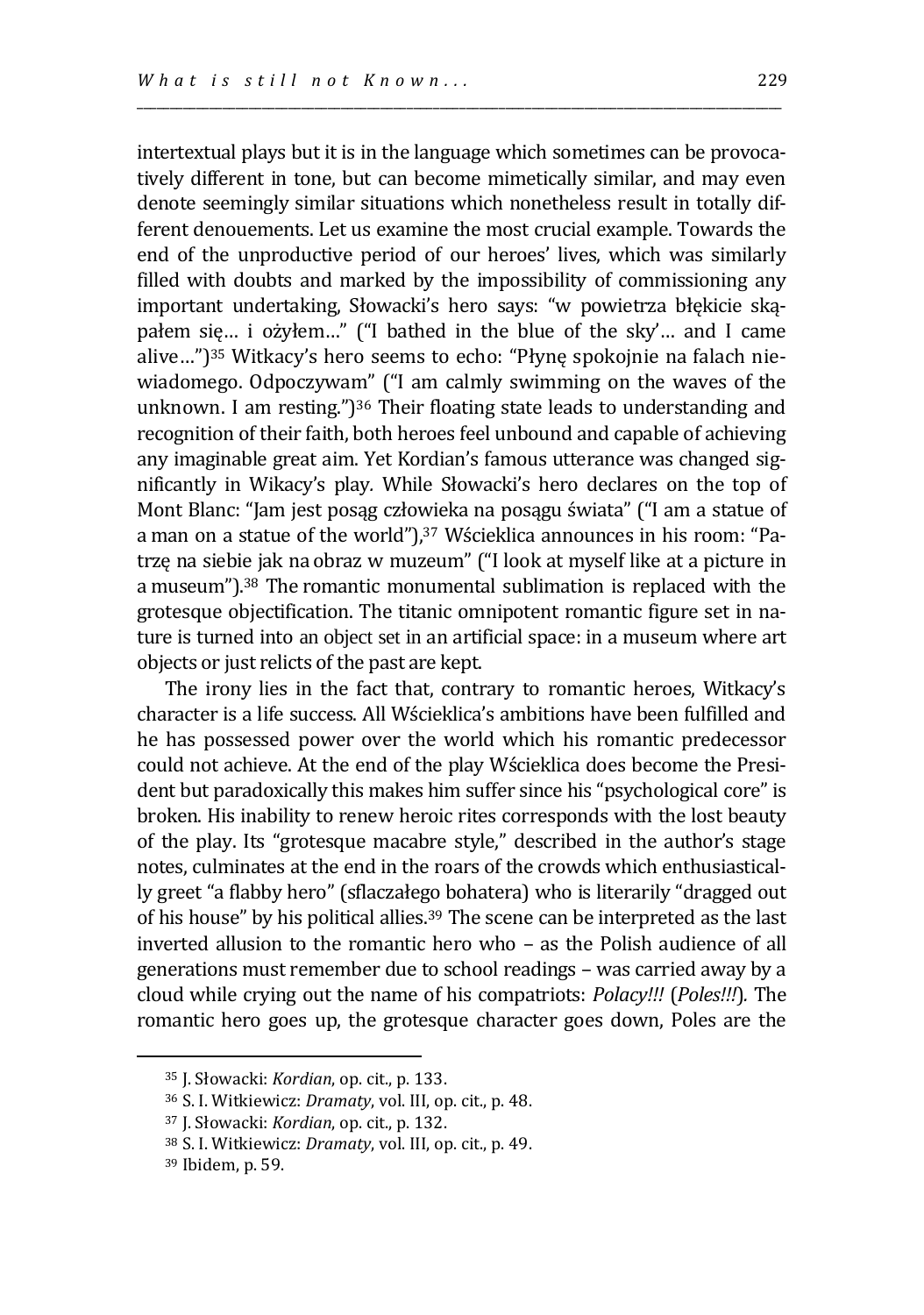objects of their undertakings. In the romantic drama we cannot see them – Poles are the romantic hero's idealized construction. In the grotesque play they do appear on the stage, yet as "crowds," which is significant. Wścieklica's inability to speak like Słowacki and to write a poetic testament to future generations marks the failure of art which is not needed any more; crowds are happy with the "flabby hero" they are delivered. We should not forget here that Witkacy's struggle for Pure Form in theatre was the last attempt to renew art before it disappeared forever. His dark philosophy of history, according to which humanity, after a series of bloody revolutions, will come to apathy and prosperity with no metaphysical needs whatsoever, stood in sharp contrast with the romantic vision of history and art. According to Słowacki's *Testament Mój,* let us recollect another famous quotation – that art was believed to change ordinary human beings into angels: "zostanie po mnie ta siła fatalna […] aż was, zjadacze chleba – w aniołów przerobi" ("And yet, what will remain after me is this powerful destiny [...] until it will transform you – bread-eaters – into angels"). Romantic heroes would lose their struggle for power over reality, yet would achieve individuality and beauty – the third act of Słowacki's drama develops this idea – art was saved. Witkacy's hero possesses all the needed political power, yet loses beauty and individuality. Art is lost and the epoch of grayness is approaching.

\_\_\_\_\_\_\_\_\_\_\_\_\_\_\_\_\_\_\_\_\_\_\_\_\_\_\_\_\_\_\_\_\_\_\_\_\_\_\_\_\_\_\_\_\_\_\_\_\_\_\_\_\_\_\_\_\_\_\_\_\_\_\_\_\_\_\_\_\_\_\_\_\_\_\_\_\_\_\_\_\_\_\_\_\_\_\_\_\_\_\_\_\_\_\_\_\_\_

Witkacy's language sardonically emphasizes the modern shift in the meaning of individuality and sense of art. The only piece of poetry we find in the play reads:

Witaj nam prezydencie. Masz godne siebie zajecie. Królujże nam wśród chwały, Złącz, co porwane w kawały […]

President, we welcome you And the noble deeds you do. Be our king in glory, Unite this for what we are sorry […]<sup>40</sup>

The crisis of artistic language is experienced and commented on by most of Witkacy's heroes. Sajetan, the character from Witkacy's last play *Szewcy* (*Shoemakers*, 1934) should also be recollected in the context of the character's relationship with Słowacki's tradition. At some point of his absurd activities, he announces proudly: "Jak Wernyhora jaki będę gadał jeszcze

<sup>40</sup> Ibidem, p. 58.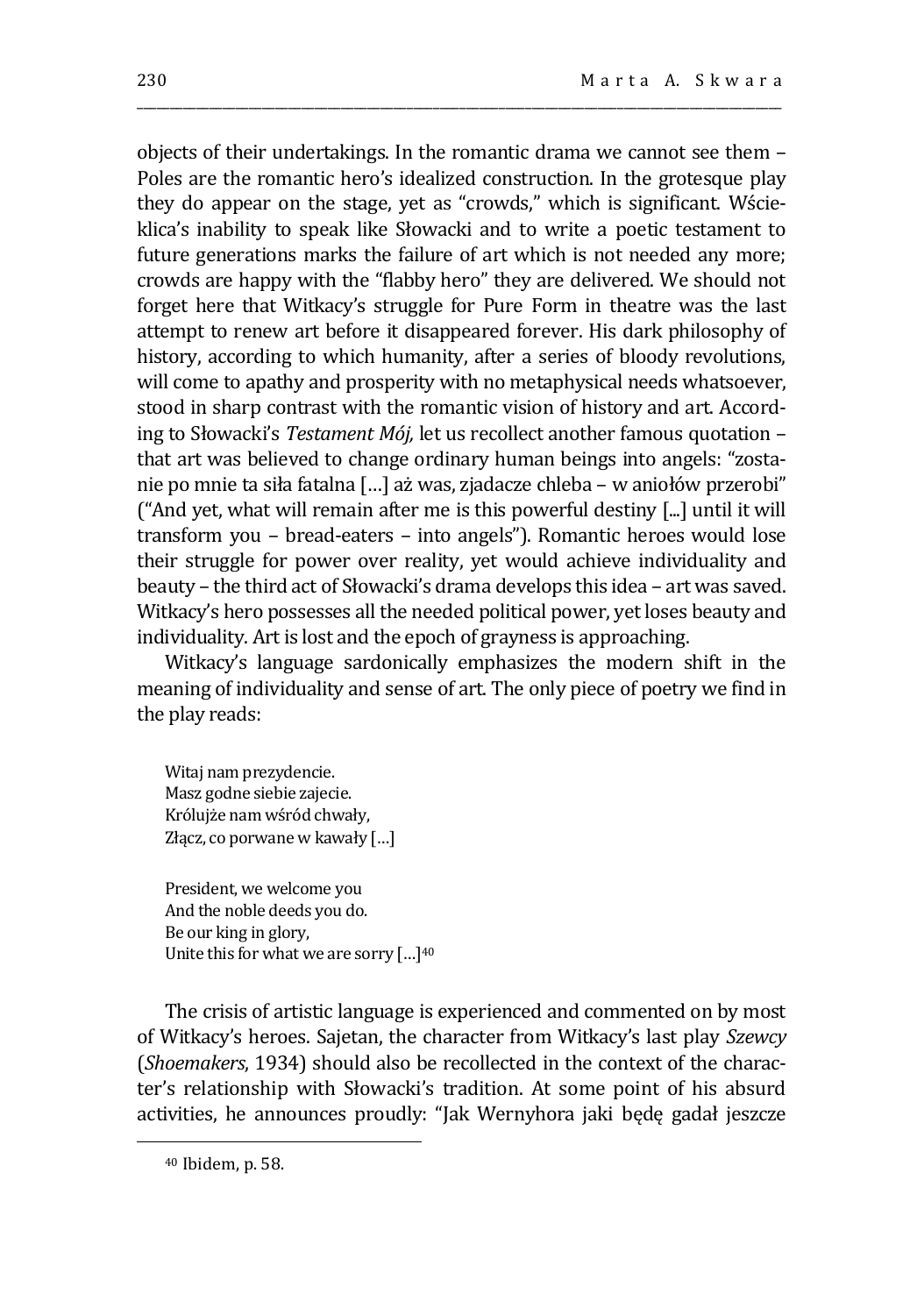długo dość" ("As some Wernyhora I will speak for quite a long time"); <sup>41</sup> only in order to correct himself: "Ale gdzie ta" ("But what"). His words follow a statement by another character (Puczymorda) on "reality in prophetic dimensions" which comes "after Wyspiański" and which is manipulated in reality and in art alike.<sup>42</sup> The character lies bare both the workshop of Pure Form in theatre (constructed out of pieces of other literary works) and the contemporary misuses of the romantic tradition. Wernyhora, a folk Ukrainian prophet, would significantly appear in Polish romantic art, also in Słowacki's drama *Sen srebrny Salomei* (*Salomea's Silver Dream*)*,* which makes Witkacy's audience evoke the literary tradition "before Wyspiański." For Witkacy any (mis)interpretation of literature, especially high patriotic literature based on romantic patterns, is valuable only when it becomes an element of artistic construction. It was not in prophesizing (always mentioned in ironic quotes: "wieszczenie") that Witkacy saw the crucial value of Polish romantic literature and its meaning for modernity, but in fantasy bordering on surrealism. This is where Witkacy found his inspiration. That is where I see his point of departure, the basis of his own artistic construction built up – amongst others – on components of Słowacki's artistic imagination. In the second part of my paper I should like to demonstrate how Witkacy exploits and transforms Słowacki's plot and stage effects. Thus we leave the world of Witkacy's inter-textual relationships with Słowacki's dramas and enter the world of "artistic theatre" they both share.

\_\_\_\_\_\_\_\_\_\_\_\_\_\_\_\_\_\_\_\_\_\_\_\_\_\_\_\_\_\_\_\_\_\_\_\_\_\_\_\_\_\_\_\_\_\_\_\_\_\_\_\_\_\_\_\_\_\_\_\_\_\_\_\_\_\_\_\_\_\_\_\_\_\_\_\_\_\_\_\_\_\_\_\_\_\_\_\_\_\_\_\_\_\_\_\_\_\_

Scenes of violence seem to connect the two artists in a unique way. Let us recollect how violence is presented by Słowacki in *Sen srebrny Salomei,*  the only one of Słowacki's dramas which Witkacy recalls in his theatre polemics<sup>43</sup> in connection with a controversial performance by Teofil Trzciński, the same director who also staged Witkacy's play *Tumor Mózgowicz* (1923). In Słowacki's drama, the bloody crime committed on Gruszczyński's family, whose members were slaughtered without mercy (bez litości w pień wymordowana), is depicted in vivid pictures based on contrasts. For instance, there is the fairytale-like "quiet and pious house" ("cichy i pobożny domek") <sup>44</sup> of the good family which is turned into a massacre scene: everything inside it is splattered with blood and everybody there is dead. Corpses are left naked on the floor and beds, kids are "chopped severely" ("porąbane srodze") like objects. Their dead mother still clings to their bodies which are

<sup>41</sup> Ibidem, p. 390.

<sup>42</sup> Ibidem.

<sup>43</sup> Idem: *Teatr i inne pisma o teatrze*, op. cit., p. 408.

<sup>44</sup> J. Słowacki: *Sen srebrny Salomei*, [in:] *Dramaty*, vol. V, ed. by E. Sawrymowicz, Zakład Narodowy Imienia Ossolińskich, Wrocław 1987, p. 140.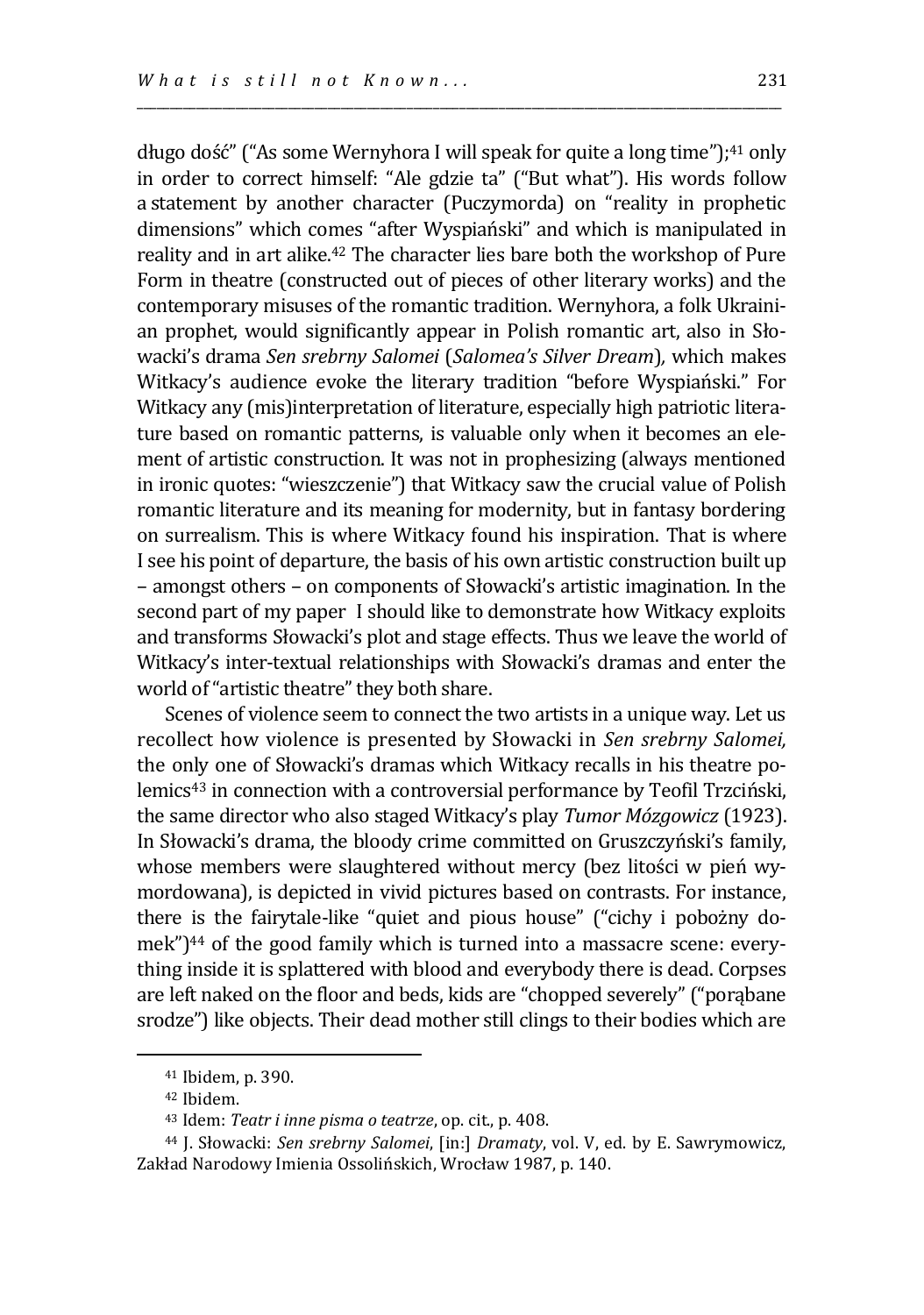beheaded and green-legged. Her own body has been cut with knives and her bosom has been turned into "a dog's grave" ("psia mogiła"). <sup>45</sup> The dehumanization of human beings could not go further it seems. Yet that inhuman massacre acquires its symbolic meaning in the course of the play. It is put into the historical and mythical sphere where the bloodiest crimes – not shown on the stage like in ancient dramas – may serve future generations. Eventually, the crime brings about the self-understanding of the heroes and leads to rebirth.

\_\_\_\_\_\_\_\_\_\_\_\_\_\_\_\_\_\_\_\_\_\_\_\_\_\_\_\_\_\_\_\_\_\_\_\_\_\_\_\_\_\_\_\_\_\_\_\_\_\_\_\_\_\_\_\_\_\_\_\_\_\_\_\_\_\_\_\_\_\_\_\_\_\_\_\_\_\_\_\_\_\_\_\_\_\_\_\_\_\_\_\_\_\_\_\_\_\_

Witkacy's bloody crimes should not seem shocking in comparison to the slaughter described by Sawa, Słowacki's character. However, Witkacy makes us see them on stage and confronts us with them repeatedly, as if the surrealistic potential of disintegrated body parts is an aim in itself, not a means by which understanding can be acquired. The manner in which he creates massacres of all sorts is not any more appalling than Słowacki's descriptions. I would even say that Słowacki is his unattainable Master in this respect, but Witkacy makes the scenes of bloody violence more surrealistic. They are not incorporated into meaningful wholes, disintegrated human body parts mark disintegration of art and of life. Let us look closer at a group of 12 characters called Bojarzy (Boyars) from a play entitled *Janulka córka Fizdejki* (*Janulka, daughter of Fizdejko*, 1923)*.* They are portrayed as wild peasants (dzikie chłopstwo w kożuchach i czapkach) and their description, typical of Witkacy's syncretic intertextuality which often simultaneously alludes to many works, ironically evokes another Polish romantic text, namely one of Mickiewicz's well-known ballads.<sup>46</sup> Yet what Witkacy's Boyars do is exactly what Słowacki's peasants do in *Sen srebrny Salomei* - they perform a wild thoughtless slaughter, multiplied in a grotesque vein. First, following the order of their Master, they form a line and chop each other up: the first one hacks to death the second one, the third one, the fourth and so on. Next, another shorter line is formed and the first Boyar chops away the third, etc. The last two fight a duel but when the winner attempts to seize power he is shot to death by the Master. However, the Boyars come back to life (and to the stage) in the fourth act, as the two main characters, Fizdejko and his wife Elza, are enjoying their perfect lives in their little house (mały domek). It should be noted that the description of the house has a lot in common with the idyllic Polish manor estate (dworek), as well as with particular realizations of the motif of "dworek," e. g. Gruszczyński's house in Słowacki's drama. As soon as Fizdejko declares his happiness due to the fact that the awful

<sup>45</sup> Ibidem, p. 141.

<sup>46</sup> S. I. Witkiewicz: *Dramaty*, vol. III, op. cit., p. 97.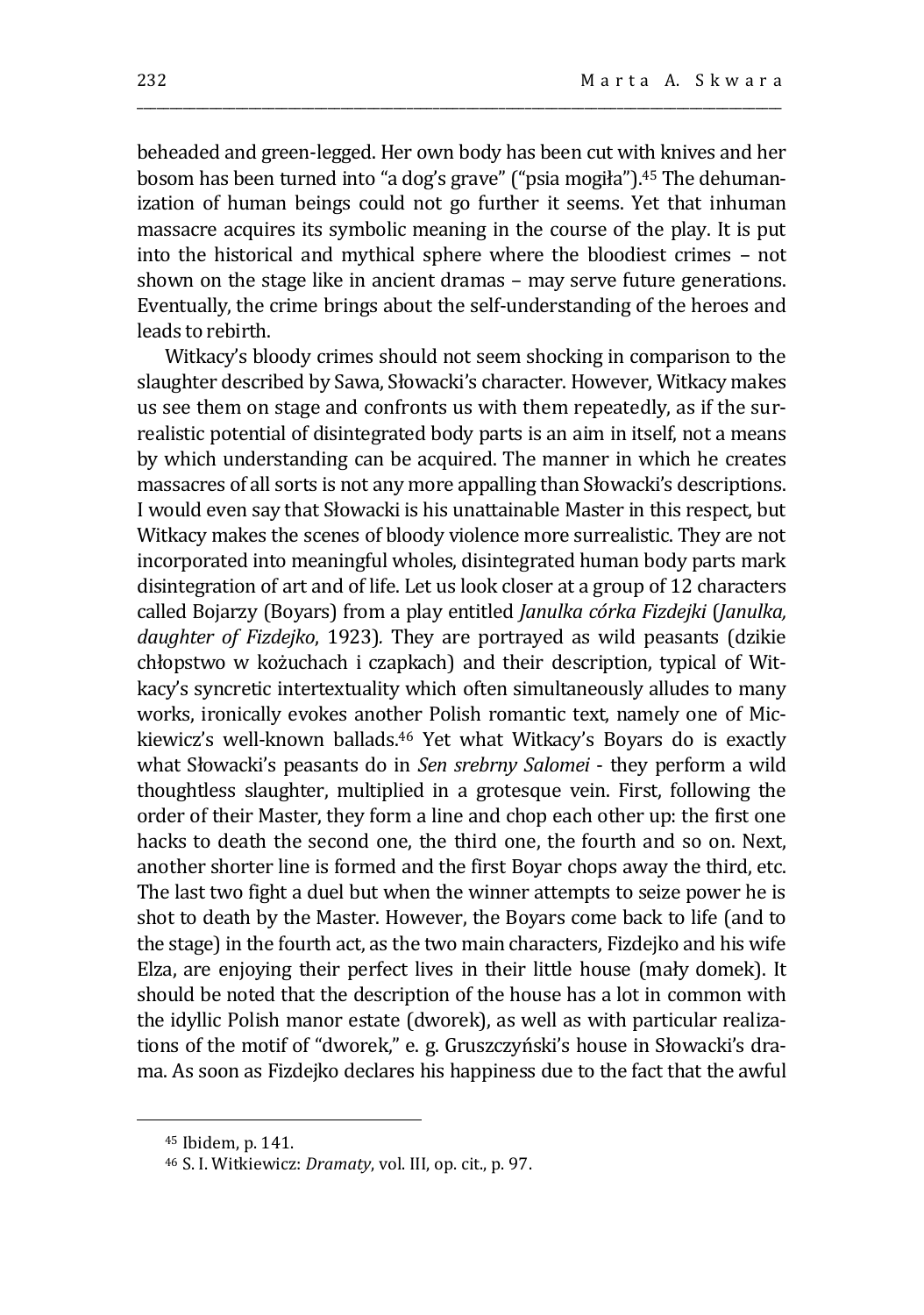Boyars have been "rubbed out utterly" ("doszczętnie ukatrupieni"), they pop up like puppets and begin another slaughter. This time everybody, except the new ruler, are hacked to death and the blood floods the scene while the heroes of the future Joël Kranz and Amalia look at the slaughter "with a smile." There is no rebirth, except a grotesque one (represented by the Boyars' return to life), and there is no profound understanding. We should not be deluged by the cabaret language of the scenes, since the language has lost its connection with art irreversibly as we have observed above. By repeating political bloody crimes, committed by "wild peasants" known from Słowacki's drama but devoid of the meaning Słowacki ascribed to them, Witkacy deconstructs national myths and pushes romantic imagination to the limits. It was not by chance that Wernyhora was evoked as a figure of the past by Witkacy – the prophecy of rebirth simply cannot be uttered any more.

\_\_\_\_\_\_\_\_\_\_\_\_\_\_\_\_\_\_\_\_\_\_\_\_\_\_\_\_\_\_\_\_\_\_\_\_\_\_\_\_\_\_\_\_\_\_\_\_\_\_\_\_\_\_\_\_\_\_\_\_\_\_\_\_\_\_\_\_\_\_\_\_\_\_\_\_\_\_\_\_\_\_\_\_\_\_\_\_\_\_\_\_\_\_\_\_\_\_

In the surrealistic disintegration of human bodies and human rites, theatrical endeavors around a dead body play a special role and they can also be seen as an amplification of Słowacki's stage effects. The scene from Słowacki drama in which the corpse of Gruszczyński is put in a chair by Regimentarz who asks the dead for forgiveness, does not exceed a realistic convention, though it is experienced as strange by witnesses in the play and most probably by the audience as well. The corpse is removed from the stage as soon as the forgiveness is given. The potential surrealistic effect of the corpse put on display and spoken to was used by Witkacy in two of his dramas *Sonata Belzebuba* (*The Belzebub Sonata*, 1925) and *Matka* (*The Mother*, 1924)*.*  While in the former corpses put in chairs symbolize the dark faith of the main hero (Istvan, an artist) who becomes a mannequin, a doll in the devil's hand, a modern Faust, in the latter the scene is handled more surrealistically. Leon, the hero of Witkacy's play, is – just like Słowacki's Leon from *Sen srebrny Salomei* – a bad immoral son who undergoes a spiritual change (yet it would be counterproductive to point out more similarities between the two characters). He places his mother's corpse on a pedestal and speaks to it. In the meantime, a younger version of his mother appears and talks to Leon. Moreover, she calls the corpse a "humbug" and dissects it into pieces: a wooden head, old clothes and the straw with which "the mother" was stuffed are scattered all over the stage. Leon loses the only sense of his life, and soon he himself is dissected by workers. The dead body and the live character become one and the same and then disappear. No forgiveness is granted to anybody. Once again we are confronted with emptiness; the empty black stage emphasizes the symbolic emptiness of the world.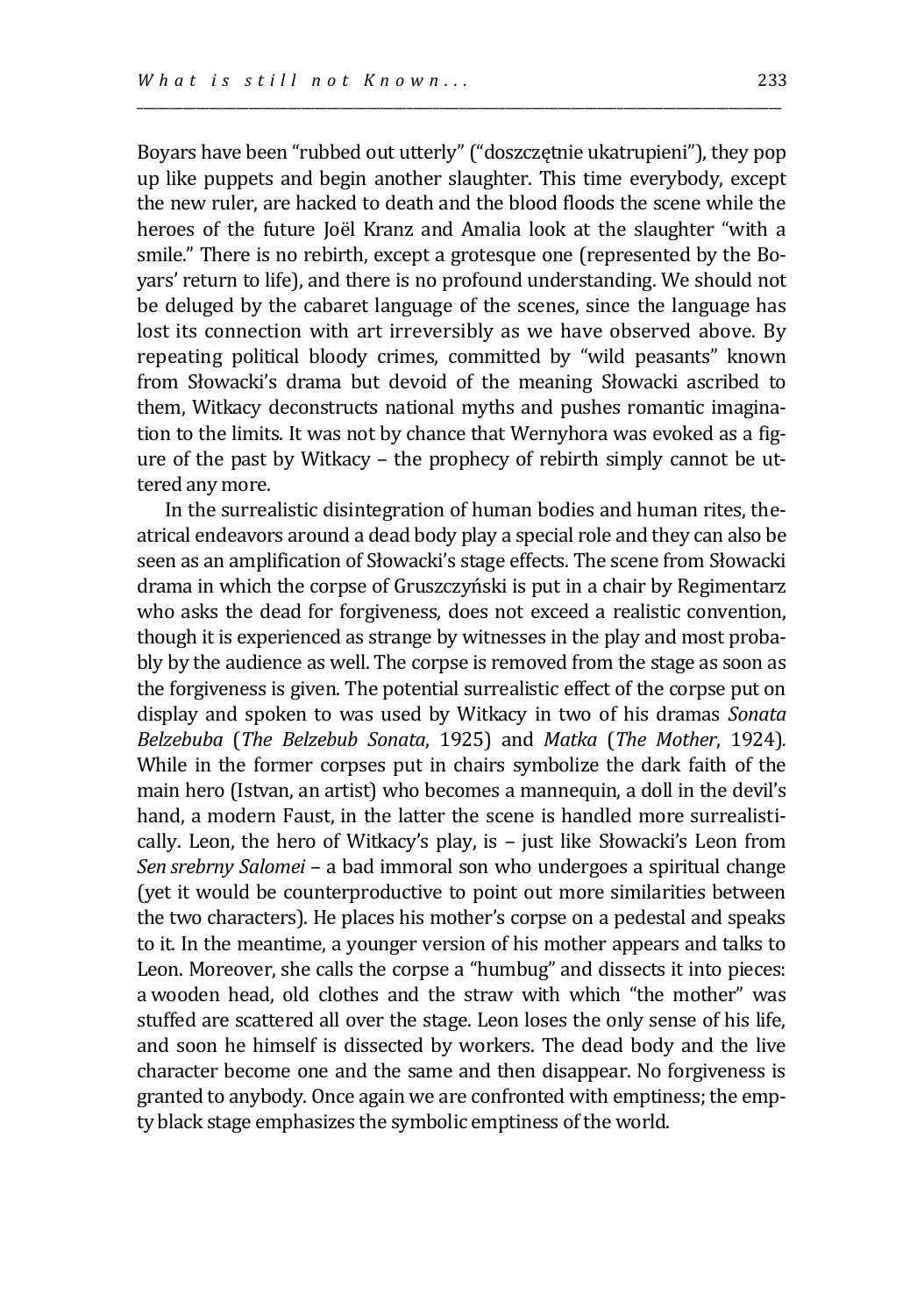One more motif – which can be seen as common to Słowacki and Witkacy, and pushed to the limits by the latter – is the dream understood both as a prophetic state and as a fantastic world of its own; a dream in which everything can happen. Such dreams are characteristic of Słowacki's Salomea. In one of them she can see "a red stain," the symbol of a bloody crime (reminiscent of Lady Macbeth's famous vision) which acquires a deeper meaning in the play. The dreams of Witkacy's characters, often called "bad dreams" are deprived of symbolic explanations and are repeated time after time, bearing more and more absurd meanings. Such are the dreams of Elza and of Fizdejko. Perhaps just one scene, in which a ghost kills another ghost with "a real Winchester," can render a sense of overwhelming absurdity. Especially since this scene is followed by "a strange coincidence:" the meeting of four identical dreams sometimes called "a miracle." <sup>47</sup> The "miracle" was built up on a long theatre tradition, in which Shakespeare, Calderon de la Barca and Słowacki, who rendered one of Calderon's dramas into Polish, play eminent roles; Witkacy's version of *la vida es sueno* lays the motif bare for the audience and once again opens the scene for the absurd.

\_\_\_\_\_\_\_\_\_\_\_\_\_\_\_\_\_\_\_\_\_\_\_\_\_\_\_\_\_\_\_\_\_\_\_\_\_\_\_\_\_\_\_\_\_\_\_\_\_\_\_\_\_\_\_\_\_\_\_\_\_\_\_\_\_\_\_\_\_\_\_\_\_\_\_\_\_\_\_\_\_\_\_\_\_\_\_\_\_\_\_\_\_\_\_\_\_\_

Witkacy's multiplied fantasy, based on well-known motifs which connect him not only with Słowacki, but often, through Słowacki, with broader theatre tradition, especially with Shakespeare, is not aimed at ridiculing the tradition of fantasy in the theatre. Jan Błoński poses the following question with regard to the surrealistic devices in Witkacy's play *Nowe Wyzwolenie*: "What is the difference between a cloud which speaks with a human voice in Słowacki's *Kordian* and Richard the third (English king and Shakespeare's hero and Witkacy's hero) put together with an soldering iron in a salon of an oldish tigress?"<sup>48</sup> To answer this question, I would say that the difference does not lie in the presence of fantastic devices themselves, but in the frequency with which they are applied and in their emphasized surrealism. The more their meaning becomes vague and bitterly ironic, the wider a scene opens up for the absurd. Since the time when human life was embedded in myth and history has inevitably passed, which paradoxically only a madman – such as Walpurg – can see clearly nowadays:

Dawniej nie było […] perwersji w sztuce. A życie nie było bezcelowym poruszaniem się bezdusznych automatów. Społeczeństwo jako maszyna nie istniało. (Before, art wasn't perverted […] Life wasn't the aimless movement of soulless automatons. Society was not a machine.<sup>49</sup>

<sup>47</sup> Ibidem, p. 166.

<sup>48</sup> J. Błoński: *Witkacy. Sztukmistrz, filozof, estetyk*, op. cit., p. 144.

<sup>49</sup> S. I. Witkiewicz: *Dramaty*, vol. III, op. cit., p. 68.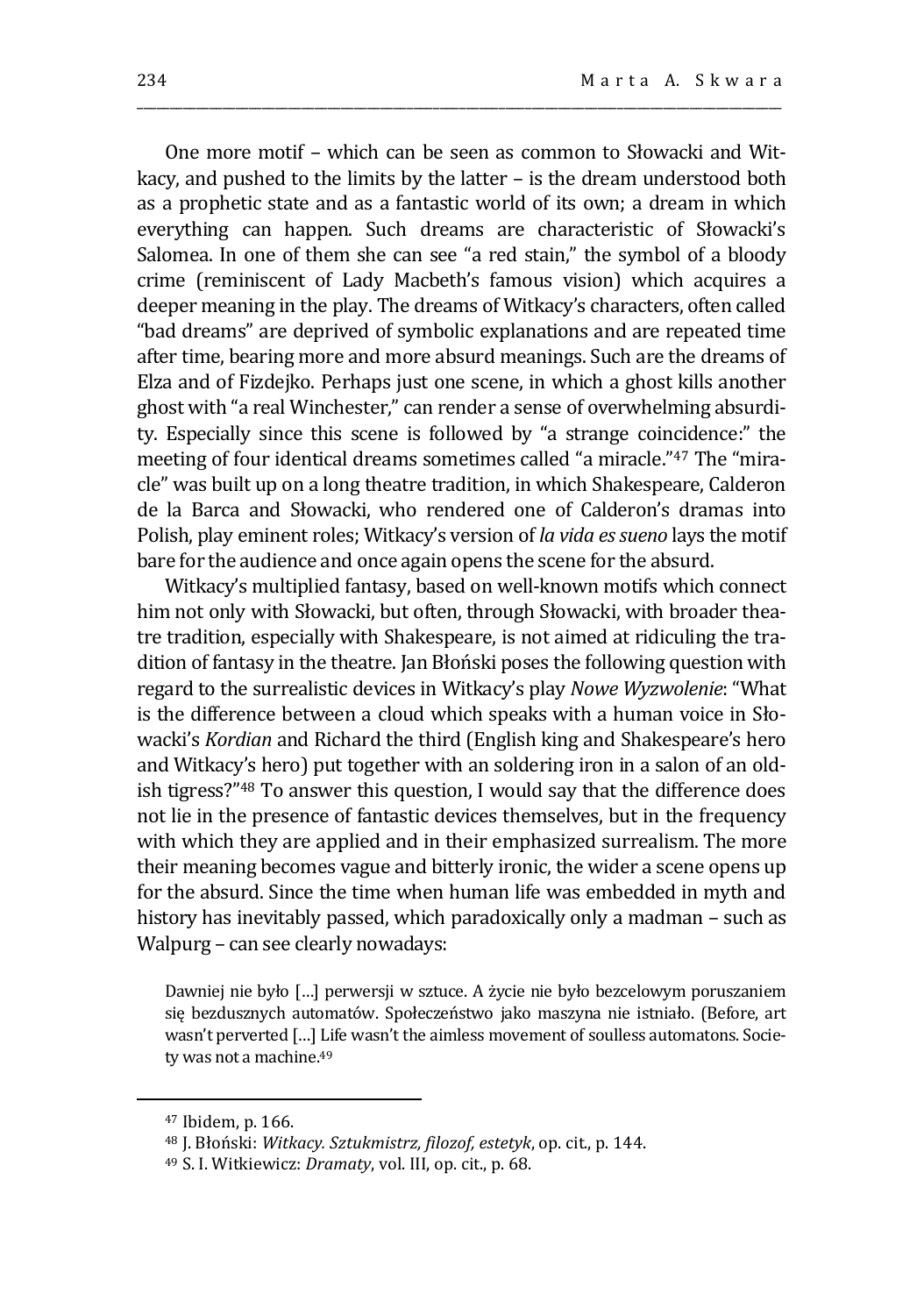theory of Pure Form and in his plays. It is through intertextual relationships and by developing the world of fantasy and multiplying the world of grotesque characters – for whom Ślaz, a figure from one more Słowacki's symbolic drama *Lilla Weneda,* or Grabiec, a character from his fairy-tale like drama *Balladyna,* could be perfect prototypes – that Witkacy creates a theatre which becomes not only fantastic but also grotesquely surrealistic. Martin Esslin was right when he said that Witkacy "takes up and continues the vein of dream and grotesque fantasy." <sup>50</sup> Yet with Strindberg and Wedekind on the one side and Artaud, Beckett, Ionesco, Genet on the other, Słowacki should also be remembered. In particular, when we bear in mind that Witkacy's Polish predecessor took up and masterly continued Shakespeare's motif of the "play within a play," playing "theatre" with his audience. It was Słowacki who made his characters speak with other literary texts and who began to use the words "theatre" and "wings," or expressions such as "to go behind the scenes" and "to play comedy" in their double meaning, especially in his late drama *Fantazy* (1844)*.* Such a play on words and on conventions might have been one more attraction for Witkacy who liked nothing more than playing with his audience, of which his drama *Szalona lokomotywa* (*The Crazy Locomotive*, 1923) is perhaps the best example. While Słowacki's character comments on all too romantic a behavior of a young hero: "Ot iteatry!" ("Just theatres!") <sup>51</sup> Witkacy makes the character of his *Szalona lokomotywa* shout angrily: "To nie jest przedstawienie w teatrze!" ("This is not a theatre performance!") <sup>52</sup> Thus it could be said that both Słowacki and Witkacy have opened the door of the theatre to postmodernity. Undoubtedly, the latter without the former cannot be profoundly understood.<sup>53</sup>

\_\_\_\_\_\_\_\_\_\_\_\_\_\_\_\_\_\_\_\_\_\_\_\_\_\_\_\_\_\_\_\_\_\_\_\_\_\_\_\_\_\_\_\_\_\_\_\_\_\_\_\_\_\_\_\_\_\_\_\_\_\_\_\_\_\_\_\_\_\_\_\_\_\_\_\_\_\_\_\_\_\_\_\_\_\_\_\_\_\_\_\_\_\_\_\_\_\_

## Abstract

 $\overline{a}$ 

The author addresses the extent to which Witkacy's work should be seen in relation to Romantic playwright Juliusz Słowacki who began the Artistic Theater in Poland according to Witkacy's own words. While subsequent creators of Artistic Theatre, especially Sta-

<sup>50</sup> M. Esslin: *Introduction*, op. cit., p. 4.

<sup>51</sup> J. Słowacki, Juliusz: *Fantazy (Nowa Dejanira)*, [in:] idem: *Dramaty*, vol. IV, ed. by E. Sawrymowicz, Zakład Narodowy Imienia Ossolinskich, Wrocław 1987, p. 431.

<sup>52</sup> S. I. Witkiewicz: *Dramaty*, vol. III, op. cit., p. 586.

<sup>53</sup> For more detailed analysis of this topic, please see my monograph: *Wśród Witkacoidów: W świecie tekstów, w świecie mitów*, Wydawnictwo Uniwersytetu Wrocławskiego, Wrocław 2012.